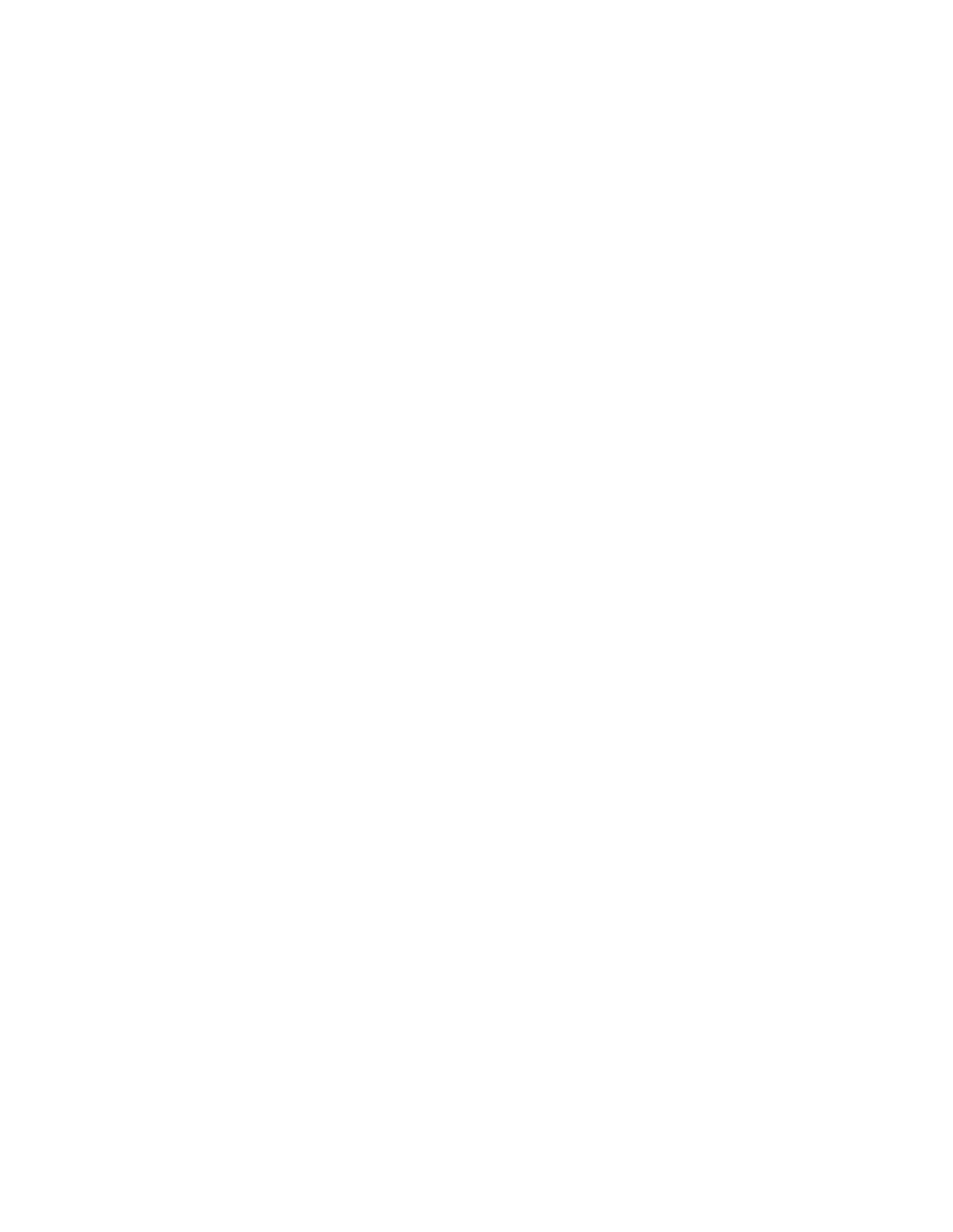## Important Information About your T-1500 Mini Snow Machine

## THE T-1500 Mini

*Congratulations on your purchase of this SnowMasters snow machine. With your snow machine you will dazzle and entertain audiences in large or small venues. Your T-1500 Mini snow machine is loaded with advanced features, but at the same time it is very easy to use.*

The T-1500 Mini is a modernized design in a family of special effects snow machines used for years in Movie Productions, Theatres, Malls, and Presentations. This futuristic modeled "work-horse" sprays evaporative snow from its nozzle section and creates a realistic snowfall effect without residue or cold air. With its reliable, efficient and low-volume design, the T-1500 Mini is a marvel for stage productions, fancy presentations or unique weddings. The tethered remote and the DMX give the user control over snow flake size and instant activation.

# IMPORTANT PRODUCT AND SAFETY INFORMATION

Failure to follow these instructions can cause serious bodily injury or property damage.

# CAUTION: YOU MUST READ THE FOLLOWING BEFORE OPERATING THE T-1500 Mini



The T-1500 Mini is an Electric Product - not a Toy. To avoid the risk of fire, burns, personal injury, and electric shock, *it should not be played with and should be placed out of the reach of small children.* Adult supervision is continuously necessary to avoid the risk of electric shock or personal injury. Never remove the covers or open the enclosures.



The T-1500 Mini generates evaporative snow™ that normally disipates completely when dispensed from the ground to 20-30 ft in the air. Mounting the T-1500 Mini at the specified elevation, relative to the generated flake size, is key to creating a "residue free" floor below the snow machine (See Chart 2). A wet floor or incorrectly mounted snow machine could allow a build-up of snow residue. Since the residue is slippery, it is important to follow all the directions in this manual to avoid this type of problem.

Never operate the T-1500 Mini without evaporative snow™ in the solution bottle. Do not run the T-1500 Mini when the Gallon Solution bottle is holding less than a pint of solution. If you do not follow these directions, the T-1500 Mini can be damaged and warranty voided.

Always mount the T-1500 Mini using the secured "C" Clamp that is attached to the steel yoke, or secure it on a flat stable platform. Wrap a safety chain around the yoke brackets for secondary protection.

Never leave the T-1500 Mini unattended while operating. Do not operate it in the rain or near standing water. Always use an outlet with an earth grounding receptacle and a Ground Fault Circuit Interrupt (GFCI).

*Never use this product for any activity other than for what it is intended. Never add flammable liquids (oil, gas, alcohol, perfume) to the snow solution.*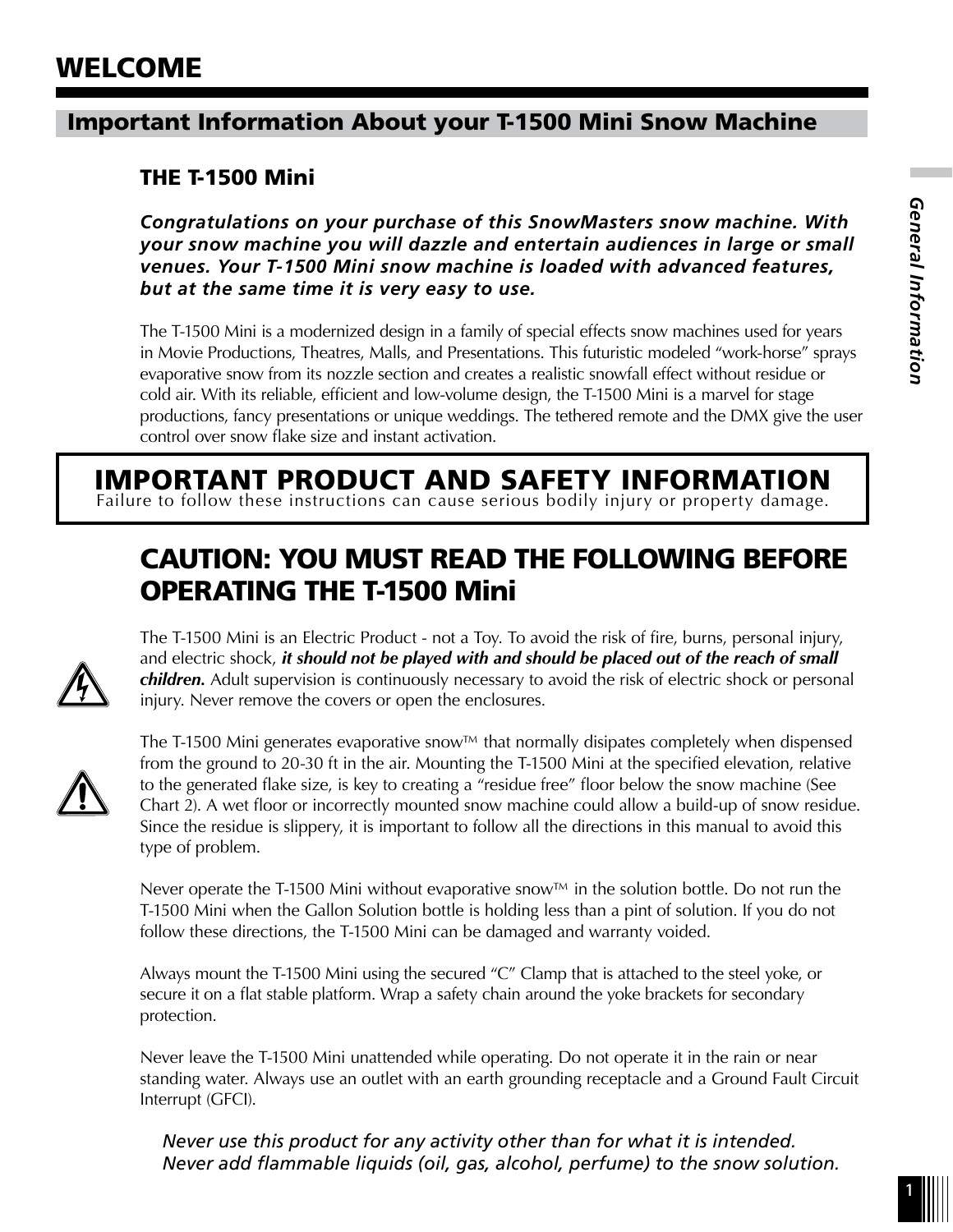# T-1500 Mini Snow Machine Features and Specifications

#### Features

*The best Evaporative Snow Machine in the world.*

- **※ 4-channel DMX control**
- **※ Remote control**
- *\* **Variable stand alone features**
- **※ Lifetime warranty**
- **※ 24-Hour Technical Service**
- **\*** Repeat Cycle Timer (5 min. and 15 min. cycles)

#### Specifications

| Voltage:                    | $\Box$ 110 60 Hz or 220v                                                                             | $\Box$ 220 $v$ | $\Box$ 100 $v$ |  |  |
|-----------------------------|------------------------------------------------------------------------------------------------------|----------------|----------------|--|--|
| Current:                    | 10 Amps                                                                                              |                |                |  |  |
| Size:                       | 22.5" Wide, 22.5" Long and 22.5" Tall (without the yoke and "C" Clamp)                               |                |                |  |  |
| Weight:                     | 52 lbs                                                                                               |                |                |  |  |
| Materials:                  | Predominately: Polyethylene Exterior with steel covers, bracket and yoke.                            |                |                |  |  |
| Color:                      | <b>Black and White</b>                                                                               |                |                |  |  |
| Snow Solution:              | 1 oz Solution Mixture per minute (approximate)<br>Usage Rate of 1 to 1.5 hrs per gallon of solution. |                |                |  |  |
|                             | Solution Contains: 1 gallon or 4.3 liters                                                            |                |                |  |  |
| Power Cable<br>Length:      | 7 <sub>ft</sub>                                                                                      |                |                |  |  |
| Tether Length<br>To Remote: | 30 ft                                                                                                |                |                |  |  |
| Sound:                      | 74 db @ 9.8 feet                                                                                     |                |                |  |  |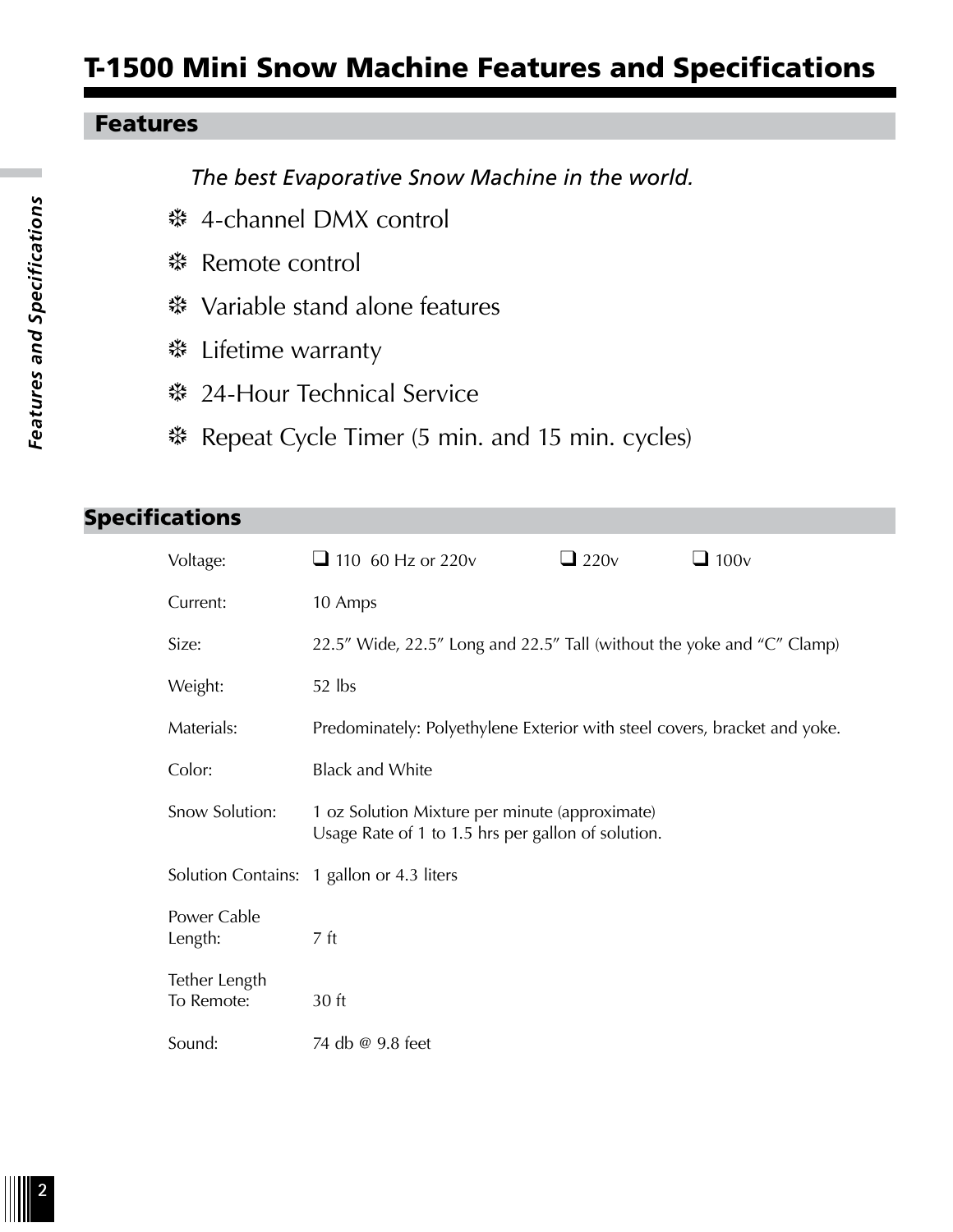## Solution Mixture:

SnowMasters™ Labs are constantly inventing and reformulating solutions in order to improve the snow from the T-1500 Mini. Please contact SnowMasters™ at 800-745-8599 for more information. In order to prevent operation problems and observe the Warranty guidelines, always use a SnowMasters™ approved solution. The FG-100 Snow Solution comes premixed and ready to use. You will have to pour the solution into the plastic bottle that comes with the T-1500 Mini, if the solution bottle does not fit into the well on the T-1500 Mini.

# FG-100 Evaporative Snow™ premixed. Recommended

SnowMasters premixed solutions are designed with the highest grade of available water based surfactants. The surfactant-based solution is mixed with de-ionized water to leave no residue when using the snow machine properly. The use of de-ionized water is necessary to create a bright fluffy snowflake. SnowMasters Laboratories have researched and developed the driest available snow solution on the market today. FG-100 premixed weight: 9.8 pounds.

## Using Evaporative Snow™ concentrate solution FG-100C

SnowMasters Labs have designed a concentrated version of FG-100 premixed in an attempt to save shipping cost to our customers. The ratio mix for this snow solution is 8 oz. of solution per one gallon of water. It is important to remember that the kind of water used will affect the quality of snow. The recommended water to use is de-ionized water. This form of water has no minerals, hard properties or chlorine. De-ionized water is the base ingredient in our formulation, because it makes the best foam and leaves no water stains. It was originally used for the movie industry, so if the snow landed on a camera lens, it would not leave a water ring. Since this formulation has no chemical, it dries and leaves no film. De-ionized water is not available in grocery stores and can only be found at medical supply companies. If your event does not require the use of a movie camera or will not land on glass, distilled water may be used. Be aware that if you use tap water, it may have hard agents that can cause poor looking snow. In this case, order FG-100 premix. The use of tap water, city water or well water can be used with the following warnings: Certain tap waters contain high mineral content and will produce a minimal amount of snow. These minerals will not produce a bright white flake. If deionized water is not available, use distilled water.

See chart below (Chart 1) for some examples of common water/solution ratios. Please read before mixing this product with water. Make sure you adhere to the mixing proportions. **Warning** if you mix water with FG-100 premixed (non-concentrate), you will not be able to generate snow. FG-100C Concentrate 8 oz bottle weight: 0.5 lb.

| <b>Chart 1</b>       |                           |                                             |    |
|----------------------|---------------------------|---------------------------------------------|----|
| <b>WATER</b>         | <b>FG-100 CONCENTRATE</b> |                                             |    |
|                      |                           | <b>Tablespoons or Pints or Fluid Ounces</b> |    |
| $\frac{1}{2}$ gallon | 8                         | ¼                                           |    |
| 1gallon              | 16                        | ⅓                                           | 8  |
| 2 gallons            | 32                        | 1                                           | 16 |
| 5 gallons            | 80                        | $2\frac{1}{2}$                              | 40 |



Lightly Shake or Stir the solution in the container  $\angle$  before operating the T-1500 Mini.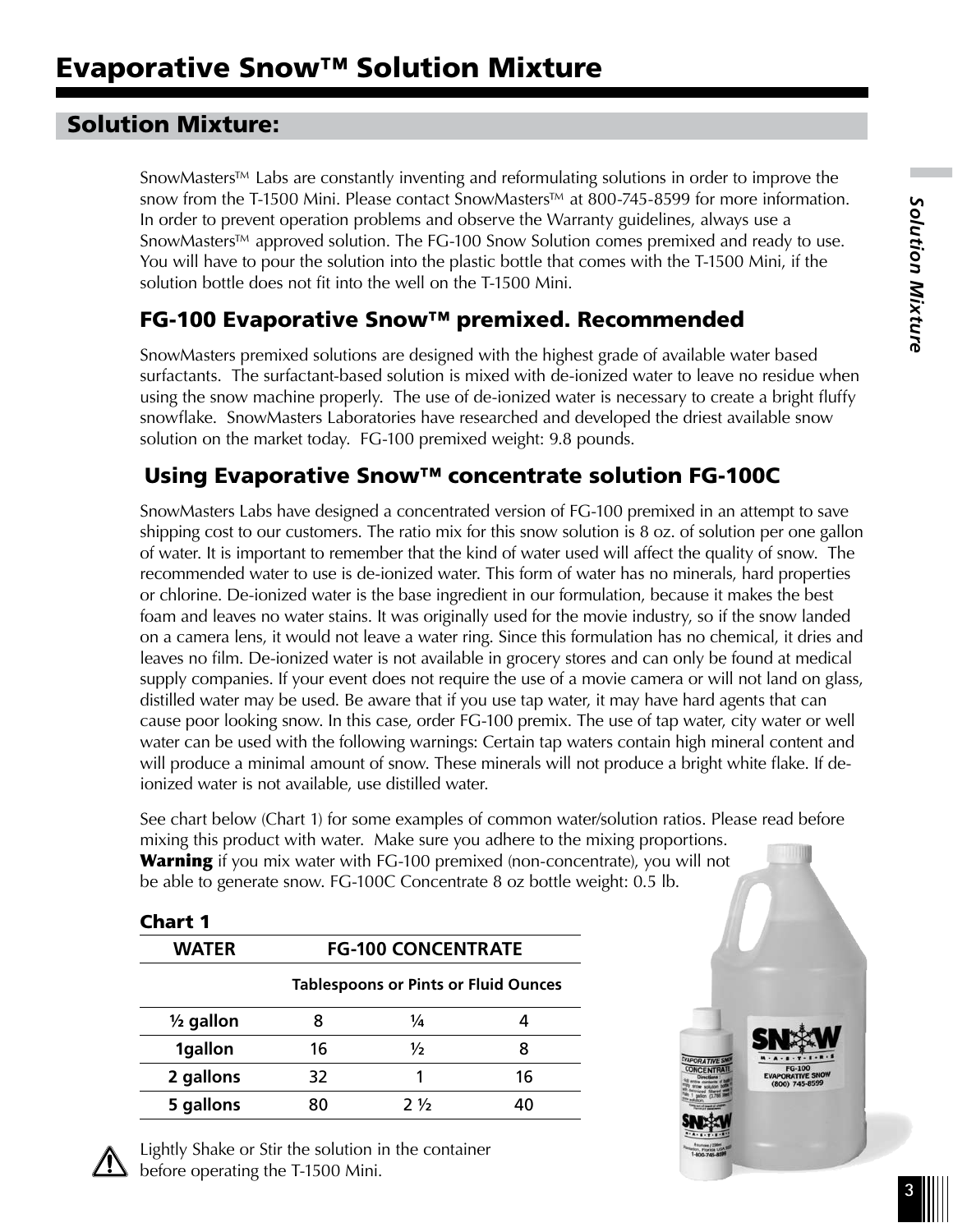## Operating Instructions:

The T-1500 Mini has some simple instructions that must be carefully followed in order to create the desired evaporative snowfall, ensure the safety of the operators/participants and to protect the equipment from damage.

#### PLEASE FOLLOW THESE INSTRUCTIONS CAREFULLY.

1) Prepare the area you intend to direct your snowfall. Review "Diagram 1" on page 12 which shows approximate spread of the evaporative snow. Always prepare your snowfall area making sure it is dry and free of obstructions. Note that if the snowfall surface area is linoleum or smooth, and if the T-1500 Mini is mounted too low (See Chart 2), some flakes can create a slippery floor. Always locate the T-1500 Mini in a well-ventilated area. Never block or cover the intake or nozzle discharge of the T-1500 Mini or the internal blower can be damaged.

2) Mount the T-1500 Mini on a secure, dry and level platform. Since the larger the flake size the slower it will be to evaporate, Chart 2 recommends Rotary Switch or Remote settings to minimize residue on the ground. For safety reasons, the T-1500 Mini should be unplugged from the electrical outlet while placing it in your desired location. The Nozzle should be pointed in the direction you want it to spray snow. Hang or route the 30 ft. tethered remote as required to the desired operating location without pinching the wire. Do not operate the T-1500 Mini in the rain. The T-1500 Mini is not waterproof. If it gets wet, unplug the snow machine and contact "SnowMasters™" technical support at 1-888-391-7669.

#### Chart 2

#### Approximate Rotary Switch or Dial Remote Settings

| <b>Rotary Switch</b><br><b>Setting</b> | or Remote<br><b>Setting</b><br>900s | <b>Snowflake Size</b> | <b>Mounting</b><br><b>Height</b> |
|----------------------------------------|-------------------------------------|-----------------------|----------------------------------|
| 880-899                                | 5                                   | $1/4 - 1/2$ inch      | 30 ft                            |
| 879-860                                | 4                                   | $3/16 - 3/8$ inch     | $25$ ft                          |
| 859-840                                | 3                                   | $1/8 - 1/4$ inch      | $20$ ft                          |
| 839-820                                |                                     | 1/16 - 3/16 inch      | $15$ ft                          |
| 819-800                                |                                     | $0 - 3/16$ inch       | $10 f^{+*}$                      |

Relative to Mounting Height to Minimize Residue

#### \* 10 ft is probably too low to prevent some residue on the ground.

**3)** If the snow solution is a concentrate, prepare the snow solution in the empty plastic gallon bottle provided (located in the T-1500 Mini solution bottle well) per the "Solution Mixture" section of this manual (See Chart 1). If the correct water/concentrate mix is not blended properly, the T-1500 Mini may not create the ideal evaporative snowflakes. Place the clear tube in the container with the "Solution Mixture" and push it down so that the open end reaches the bottom of the filled container. The pump in the T-1500 Mini is self-priming.

4) In order to start the T-1500 Mini, plug the Snow Machine power cord into an outlet with a  $3<sup>rd</sup>$ lead grounded conductor (preferably a Ground Fault Circuit Interrupt -GFCI). Next, turn the power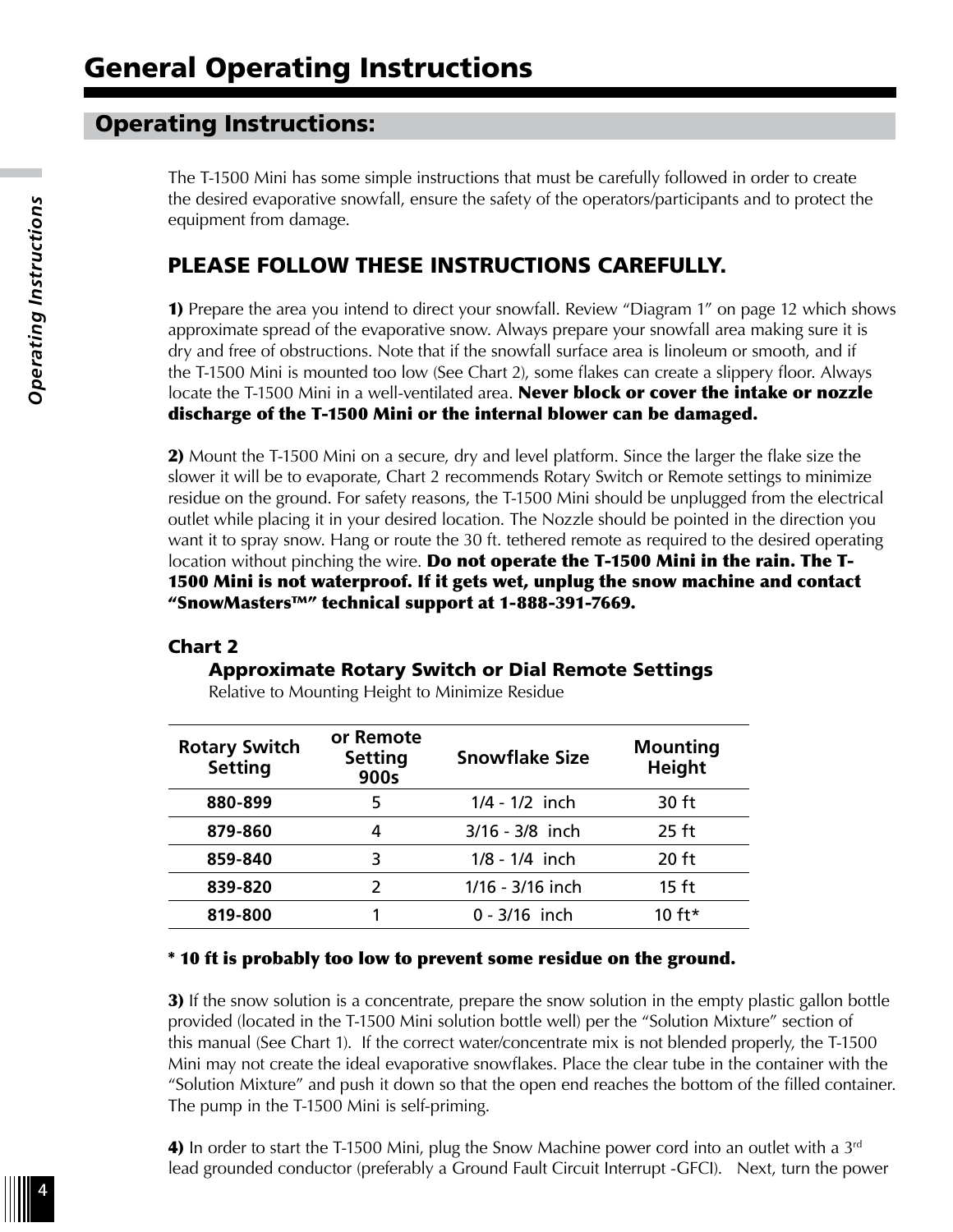# Operating Instructions:

switch "ON" in the back of the T-1500 Mini. If you are using the DMX features, read the section on DMX settings to get the proper response. If you are using the remote, set the DMX display on the back of the T-1500 Mini unit to any number between 900-999. Press the "ON" switch on the tethered remote to start the snowfall. Adjust the dial on the remote to set the desired snowflake size (See Chart 2). Rotate the dial clockwise to obtain larger flakes and counterclockwise for smaller flakes. If the flakes are sticking to the ground during an initial run, adjust the dial counterclockwise, after drying off the ground surface (snowflakes accumulate more easily on a wet surface). Press "OFF" to turn off the snow on the tethered remote. Do not operate the T-1500 Mini without the clear tube submerged in the filled solution container.

5) If the solution has drained out of the clear tube during a rest period for the T-1500 Mini, it may take a minute or two for the pump to selfprime itself from the solution container liquid.

6) On the tethered remote, a blinking light signifies that the Power is "ON". A constant light from the LED signifies that the T-1500 Mini is blowing evaporative snow. If the light on the remote is completely off, the unit is not powered up and cannot be controlled from the remote.



7) To turn the power OFF, push down on the red "O" button on the back of the unit.

# DMX Settings T-1500 Mini

The DMX settings are key to the operation of the T-1500 Mini. The three-digit number on the back of the T-1500 Mini panel determines the operation mode for the T-1500 Mini. Warning: there are DMX settings where the T-1500 Mini will appear not to operate, so always review the tables below during setup and operation .

|--|--|--|--|

| <b>RANGE</b> |     | <b>ACTIVITY</b>                                                    |
|--------------|-----|--------------------------------------------------------------------|
| 000          | 508 | DMX Address- Outside Interface                                     |
| 509          | 599 | <b>Standby-No Activity</b>                                         |
| 600          | 699 | Short Cycles of ON/OFF Activity                                    |
| 700          | 799 | Long Cycles of ON/OFF Activity                                     |
| 800          | 849 | Zero to Minimal Snow-Blower Operates                               |
| 850          | 859 | <b>Snow Flurry- Lowest Outputs</b>                                 |
| 860          | 879 | <b>Light Snowfall- Smallest Flakes</b>                             |
| 880          | 889 | Sub-Blizzard-Larger Snow Flakes                                    |
| 890          | 895 | Ideal Range of Operation at 30 ft height                           |
| 896          | 899 | <b>Maximum Snow Output-Largest Flakes</b>                          |
| 900          | 999 | Remote Control Activated (Note: 5 Pin DMX<br>must be disconneted.) |
|              |     | See Chart 2 for Remote Controlled Flake Size                       |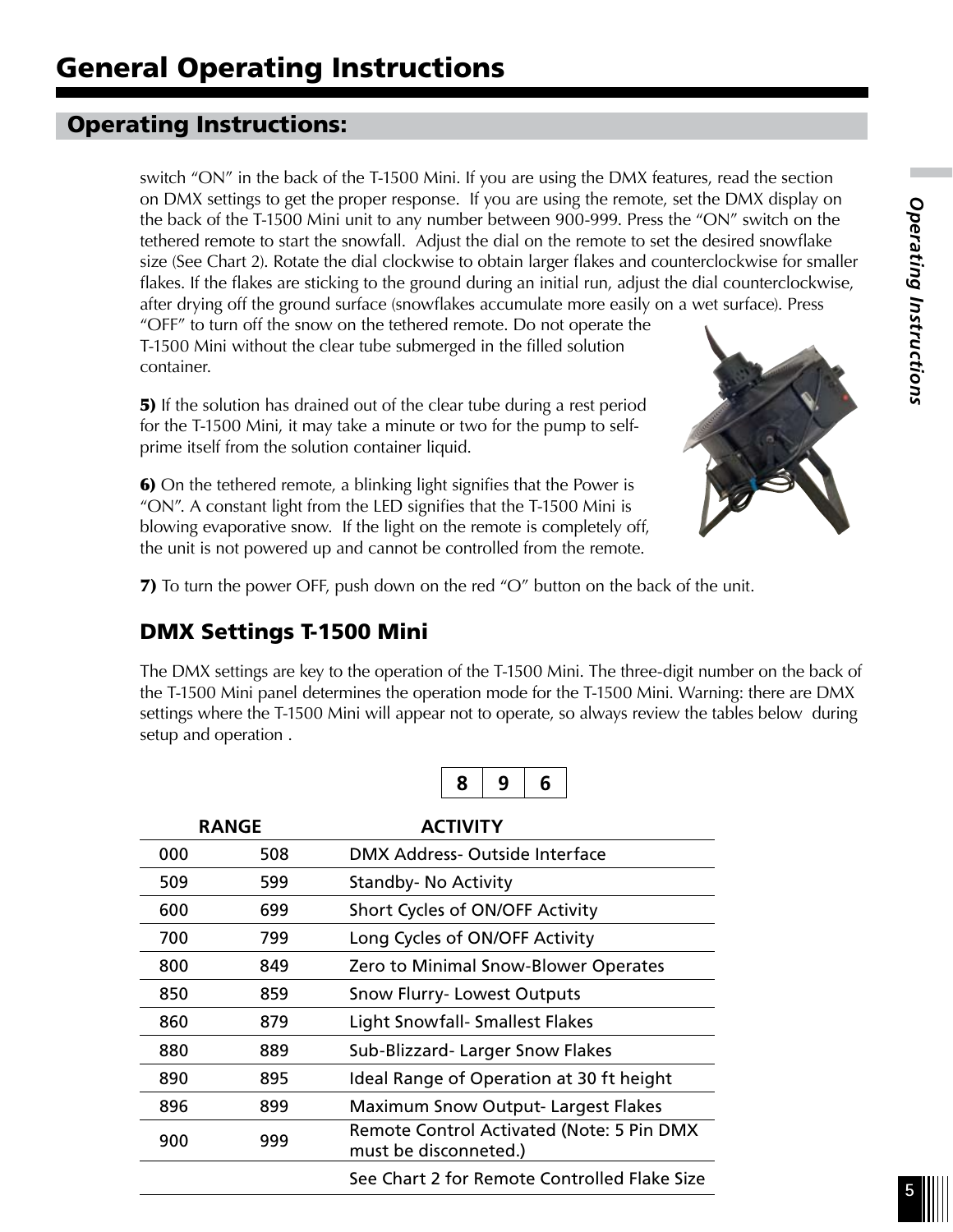#### Snow Machine Controller

The snow machine controller consists of one fan relay, a pump controller and control interface capable of receiving a DMX signal or a proprietary remote control signal. The DMX address is set via a three digit rotary switch located on the back of the device. The DMX address is set in a decimal fashion.

| *SELECTED START ADDRESS |              |     |              |  |
|-------------------------|--------------|-----|--------------|--|
|                         | <b>Cycle</b> |     | <b>Flake</b> |  |
|                         | <b>Size</b>  |     |              |  |
| <b>100</b>              | 100          | 100 | <b>100</b>   |  |
|                         |              |     |              |  |
|                         |              |     |              |  |

order.

#### DMX Mode Channel Level

| Always On    |
|--------------|
| 15 Min Cycle |
| 5 Min Cycle  |
| Ωff          |
|              |

The DMX interface is compliant with DMX-512 standards and electrically isolated to 1000VAC. The starting address can be set from 1 to 509. The DMX protocol requires 4 dimmers defined as Mode, Cycle Time, Duration and Flake Size. The Mode dimmer defines the overall operation of the snow machine - Off, On, and Momentary. The Mode dimmer will correspond to the selected start address, with the Cycle Time, Duration, and Flake Size channels in the following

When the mode channel is set to one of the Momentary positions (either 5 or 15 min cycle), the Cycle Time and Duration channels become active. The cycle time channel establishes the time it takes for the entire event. Duration channel is the length of time of snow output. The minimum time of one cycle is 18 seconds with a ten second ON time, a four second SNEEZE, and a four second WAIT. A sneeze is when the blower remains on without the pump and dries the sock, preventing postnasal drip.

The following tables show all the settings that can be attained with the use of the three digit rotary switch located on the back of the device. An 'X' indicates that the number in that position does not matter for the required result to be attained. Switch A is in the hundreds position, Switch B is in the tens position, and Switch C is in the ones position.

| A | B | C | Mode            |
|---|---|---|-----------------|
|   | 0 | ŋ | Idle            |
| O | 0 | 1 |                 |
|   |   |   | <b>DMX</b>      |
| 5 | ŋ | 9 |                 |
| 5 |   | 0 |                 |
|   |   |   | Idle            |
| 5 | 9 | 9 |                 |
| 6 | X | X | 5 Min Cycle     |
| 7 | X | X | 15 Min<br>Cycle |
| 8 | X | X | Always On       |
| g | x | x | Remote          |

#### Table 1- Mode Settings

**Table 1** shows that there are six modes in which the device may operate: Idle, DMX, 5 minute cycle, 15 minute cycle, always on, and remote.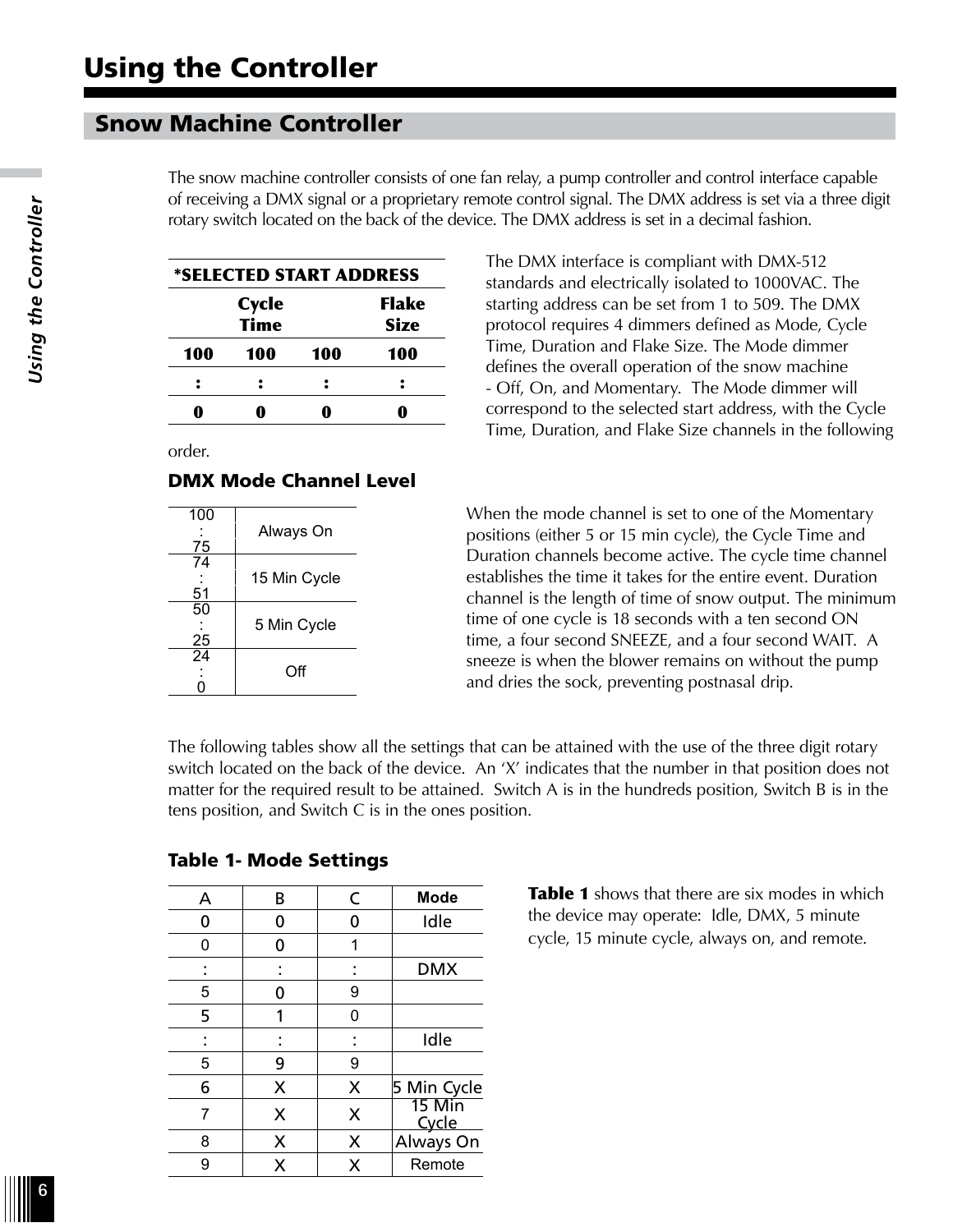#### Snow Machine Controller

| A | R | C | <b>ON Time</b>      | <b>WAIT Time</b>     |
|---|---|---|---------------------|----------------------|
| 6 | 0 | X | 15 Seconds          | 4 Minutes 45 Seconds |
| 6 | 1 | X | 30 Seconds          | 4 Minutes 30 Seconds |
| 6 | 2 | X | 1 Minute            | 4 Minutes            |
| 6 | 3 | X | 1 Minute 30 Seconds | 3 Minutes 30 Seconds |
| 6 | 4 | X | 2 Minutes           | 3 Minutes            |
| 6 | 5 | X | 2 Minute 30 Seconds | 2 Minutes 30 Seconds |
| 6 | 6 | X | 3 Minutes           | 2 Minutes            |
| 6 | 7 | X | 3 Minute 30 Seconds | 1 Minute 30 Seconds  |
| 6 | 8 | X | 4 Minutes           | 1 Minute             |
| 6 | 9 | X | 4 Minute 30 Seconds | 30 Seconds           |
|   |   |   |                     |                      |

#### Table 2 – 5 Minute Cycle

Table 2 displays the settings for the 5 minute cycle. Within this mode, the device cycles are dependent on the B switch setting. The cycle time is the total time of the event, and the "on time" is the length of time of snow output, similar to the duration in the "DMX mode". Otherwise, the machine is in a WAIT state

#### Table 3 – 15 Minute Cycle

| A | R | C | ON Time              | <b>WAIT Time</b>                           |
|---|---|---|----------------------|--------------------------------------------|
| 7 | 0 | X | 45 Seconds           | 14 Minutes 15 Seconds                      |
| 7 | 1 | X | 1 Minute 30 Seconds  | 13 Minutes 30 Seconds                      |
| 7 | 2 | X | 3 Minutes            | 12 Minutes                                 |
| 7 | 3 | X |                      | 4 Minutes 30 Seconds 10 Minutes 30 Seconds |
| 7 | 4 | X | 6 Minutes            | 9 Minutes                                  |
| 7 | 5 | X | 7 Minute 30 Seconds  | 7 Minutes 30 Seconds                       |
| 7 | 6 | X | 9 Minutes            | 6 Minutes                                  |
| 7 | 7 | X | 10 Minute 30 Seconds | 4 Minute 30 Seconds                        |
| 7 | 8 | X | 12 Minutes           | 3 Minutes                                  |
| 7 | 9 | X | 13 Minute 30 Seconds | 1 Minute 30 Seconds                        |

Table 3 displays the settings for the 15 minute cycle. Within this mode, the device cycles are dependent on the B switch setting. The cycle time is the total time of the event, and the "on time" is the length of time of snow output, similar to the duration in the "DMX mode". Otherwise, the machine is in a WAIT state

#### Table 4 – Flake Size Settings

| А   | В | $\epsilon$ | <b>Flake Size</b> |
|-----|---|------------|-------------------|
| 6/7 | X | O          |                   |
| 6/7 | X | 1          | $\overline{2}$    |
| 6/7 | X | 2          | 3                 |
| 6/7 | X | 3          | 4                 |
| 6/7 | X | 4          | 5                 |
| 6/7 | X | 5          | 6                 |
| 6/7 | X | 6          |                   |
| 6/7 | X | 7          | 8                 |
| 6/7 | X | 8          | 9                 |
| 6/7 | X | 9          | 10                |
|     |   |            |                   |

Table 4 shows the use of switch C during 5 minute or 15 minute cycle modes (Switch A is 6 or 7). Switch C controls the flake size.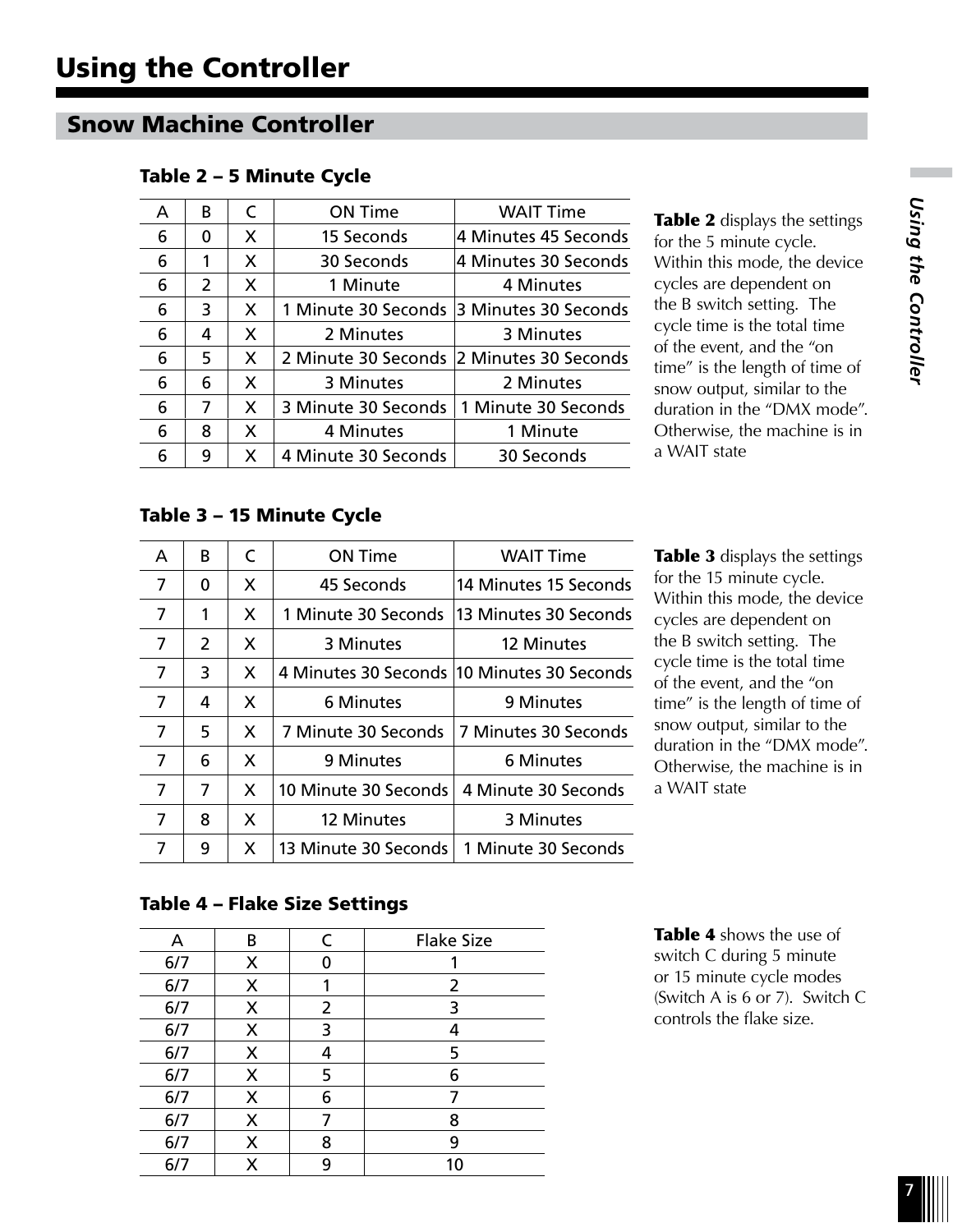#### Snow Machine Controller

Table 5 shows the use of switches B and C when switch A is set to 8 (Always On state). Switches B and C work similarly to Switch C when in the 5 minute and 15 minute cycle modes. It controls the flake size. The user then has 100 choices of flake size.

|   | в | C. | <b>Flake Size</b> |
|---|---|----|-------------------|
| 8 |   |    | 1%                |
|   |   |    |                   |
|   |   |    | 100%              |

Table 5 -Always on Flake size setting.

The DMX interface is also provided as a pass through connection. The remote interface utilizes standard pins 4 and 5 of the 5 pin XLR connector to supply power to the remote control. Pins 4 and 5 are pass through when used in a DMX configuration. Pins 4 and 5 have power applied to them only when the DMX selector is set to the 900s and this power is used to power the remote.

**Note:** The user should avoid configuring the 'A' selector to the 9 position while a DMX connection is being used.

There is a provision on the controller board for an additional fan control relay rated at 10 amps. This relay has a completely separate power interface.

#### Remote Control

The remote control provides a tethered remote control connection to the snow machine. The 3 rotary switches must be at 900 or greater for remote function to be enabled. The remote has control over the on/off and flake size functions. The flake size knob provides variable settings from small (0) to large (5) flakes. There is also a status LED to inform the user that the unit is on and powered.

When the unit is powered and the power switch on the remote is set to the off position, the red LED on the remote will slowly pulse to inform the user that the unit is in standby. When the user changes the switch to on, the LED will go to a solid red.

*While in "remote mode", Rotary Switch controls the flake size. The "remote mode" also allows for the use of a quick on/off switch located on the remote control.*

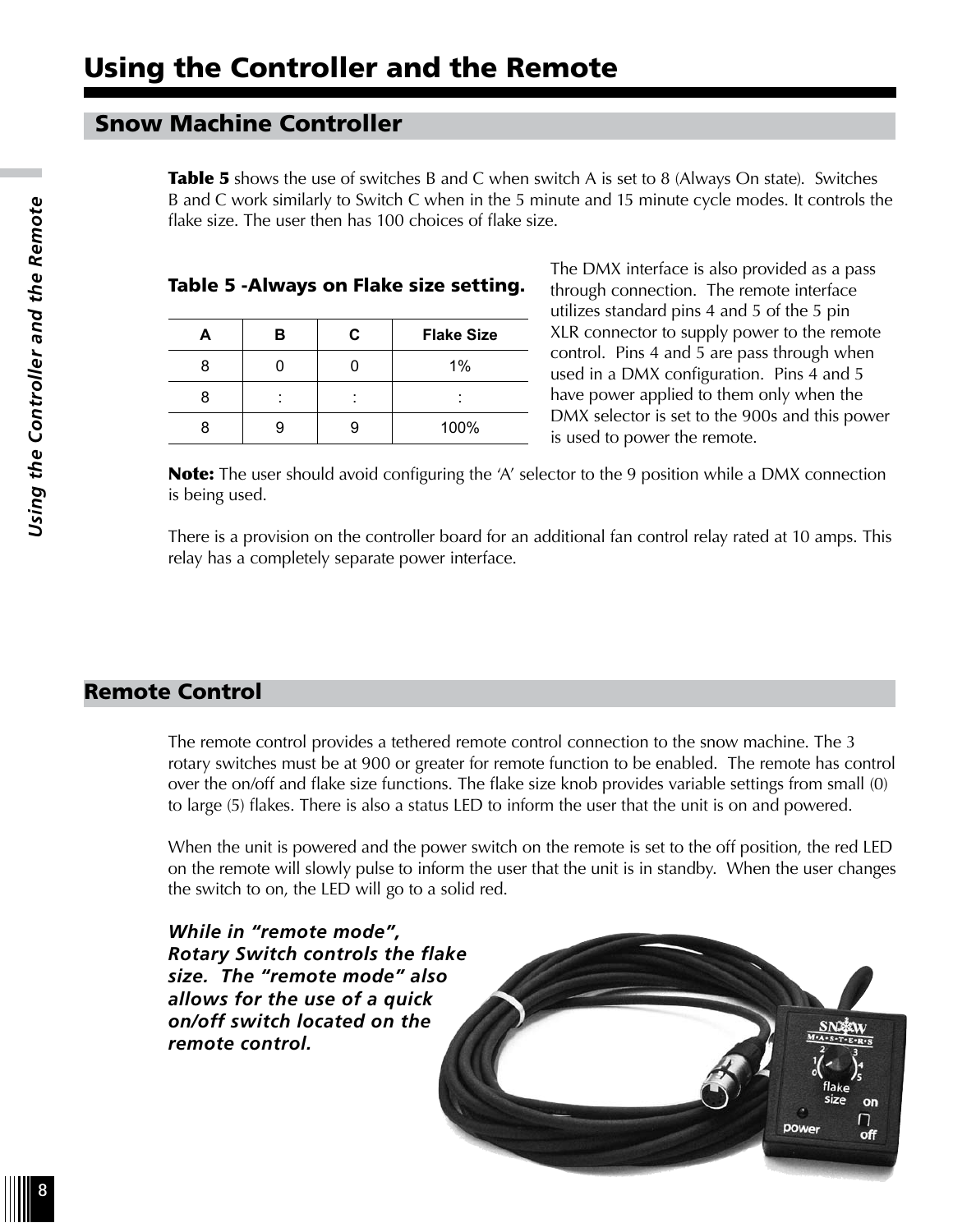#### General Maintenance

### The T-1500 Mini is a low maintenance unit.

#### Cleaning and Storing the T-1500 Mini

In order to clean the T-1500 Mini, fill another plastic container half full with water and run the unit for 3-5 minutes with the nozzle tilted downward into another container (if possible). You may clean the plastic exterior of the T-1500 Mini with detergent and water. Do not stack other boxes or items on top of the T-1500 Mini. Store the T-1500 Mini in a cool, dry environment between 40-80 degrees F. If electrical wires are frayed, contact the factory at 800-745-8599 for service. *Never operate the T-1500 Mini with a frayed electrical wire.*

**Caution:** Never remove the cover or housing screws on the Snow Machine. This action will nullify the warranty. Contact customer service at 800-745-8599.

General Repair: The T-1500 Mini Snow Machine has a lifetime warranty *and should never*  require you to disassemble the unit. Please contact SnowMasters<sup>™</sup> service at 800-745-8599 if you have questions on its operation or warranty.

Always use SnowMasters™ approved snow solutions or the Lifetime Warranty will be nullified.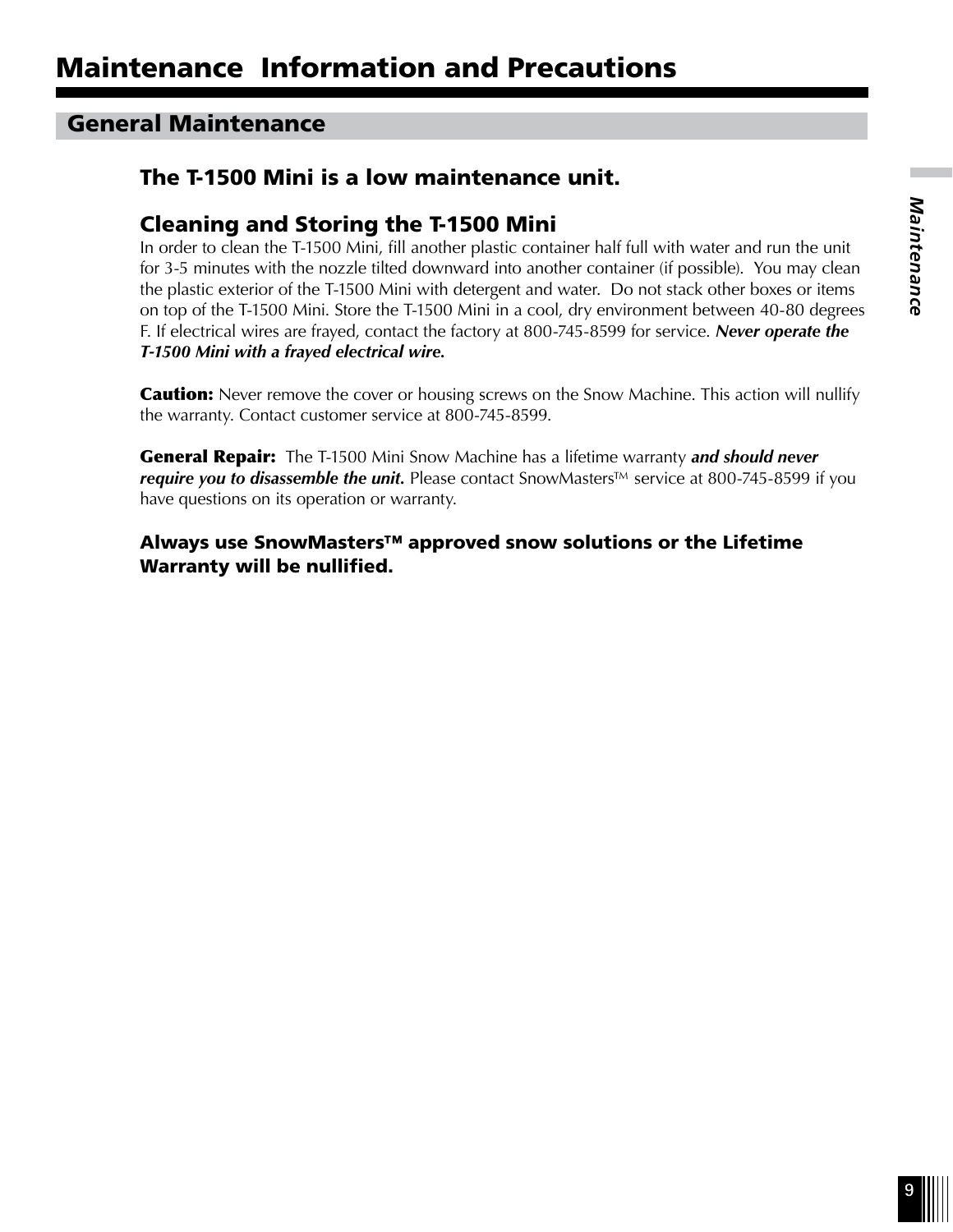# Types of Trouble and Their Solutions

## Symptoms and Cause and/or Corrective Actions

**1** If the T-1500 Mini does not generate snow, review the following checklist.

a) When turned "ON", is the Fan Operating? (Air is shooting out the nozzle of the T-1500 Mini).

Yes: Move on to (b)

No: Check the electric plug interface at the outlet connection, and make sure the remote connector is connected to the main unit. Check to see if the power switch is "ON" on the main unit. A red LED light should be illuminated on the back of the T-1500 Mini when power is "ON". Make sure that the DMX settings meet your desired criteria (see the DMX section of this manual-the unit should always be operating with settings between 880-899). Also, the LED light on the remote should be illuminated (blinking) if the main power is "ON" and the DMX setting is in the 900s. A constant light will illuminate on the remote if snow is being generated. If the lights are not illuminated, call customer service at 800-745-8599 or the 24 hr tech line at 888-391-SNOW.

**b**) Is the Pump Operating?

**Yes:** If you feel the clear plastic tube vibrating, then the pump is operating. Go to (c)

No: Recheck the DMX settings per the DMX settings in the manual. The unit should always operate and blow snow with settings between 880 and 899.

#### *Contact customer service at 800-745-8599 or 888-391 SNOW.*

- c) Check to see if the tube is fully submerged in solution and is not pinched. A hole in the hose would require replacement. It sometimes takes up to 2 minutes for the self-priming pump to saturate the nozzle sock with liquid.
- d) Set the Rotary Switch between 880 and 899 to prove that the unit operates.
- e) Create a new "Solution Mixture", per the instructions, if the nozzle sock is saturated with liquid but no snow is being made.

2 Is the Snow generated very wet or light in volume? Always allow two minutes or so for the T-1500 Mini to come to full operation after an extended storage or for the first time operating.

- f) Remake another batch of your recipe solution, and check your water to solution ratio carefully.
- g) Make sure the clear tube is completely submerged in the solution.
- h) Contact customer service at 800-745-8599, or call the 24 hr tech line at 888-391-SNOW.

3 Technical Service or Purchasing SnowMasters™ Liquid Solutions: Use customer service at 800-745-8599

The fan is not turning on. The fan has its own controller on the back of the machine.

## 24 Hour Technical Service - Off Hours 888-391-SNOW (7669)

4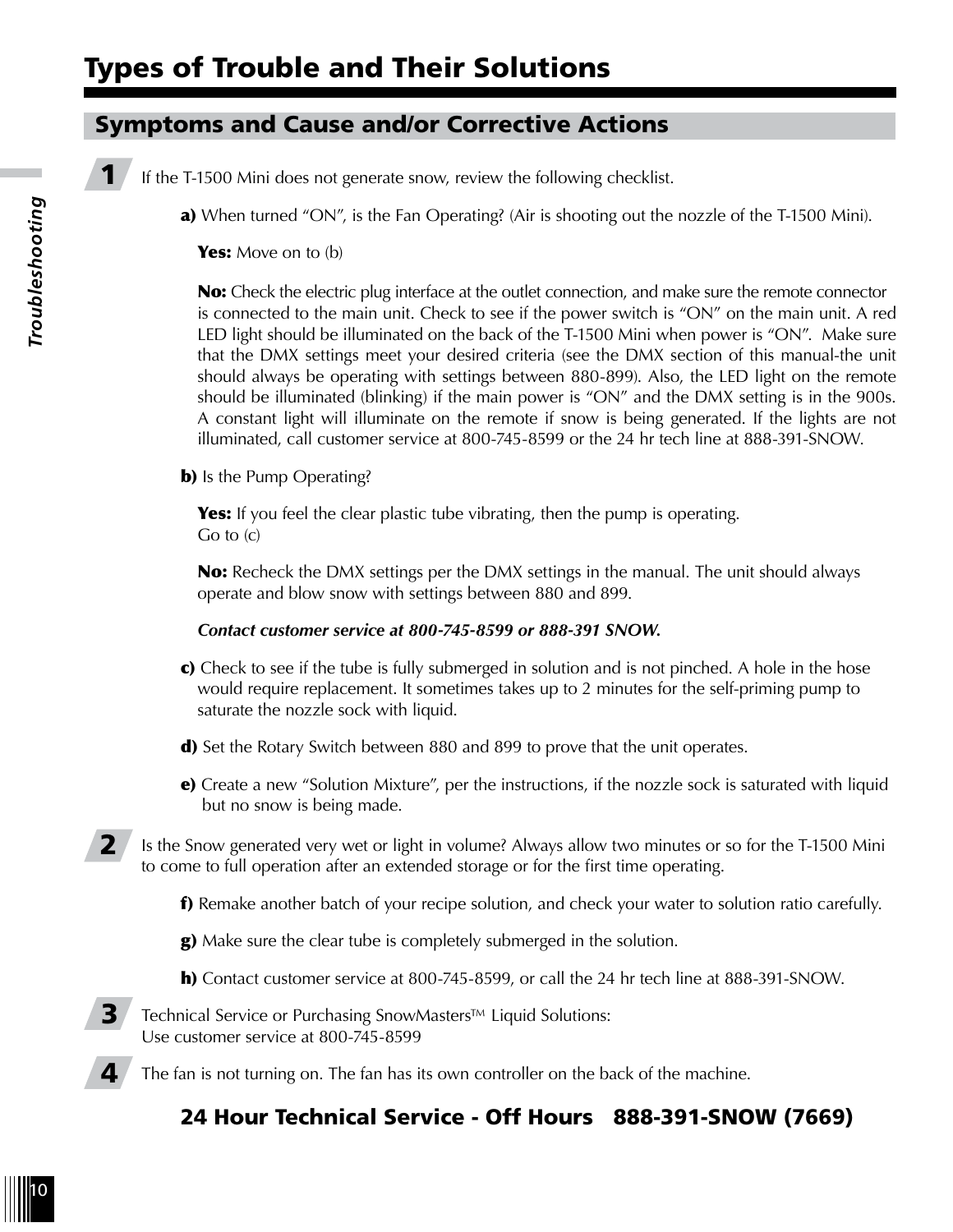#### Incorporating Evaporative Snow™ In Your Production Design

**SnowMasters is a pioneer** of the "evaporative snow" proccess. In order to help you incorporate "evaporative snow" in your production design, we are providing you the following explanation as to exactly what it is and how a snow machine works.

**The "snow flake"** starts as a clear fluid in a reservoir or bottle usually found at the back of the machine. A small plastic feed tube takes the fluid from the reservoir to a small nylon sock at the front of the machine by means of a pump. The sock is mounted to the front end of a high output blower. The sock material is a very fine mesh weave and acts like hundreds of very tiny bubble wands, producing clusters of bubbles appearing as "flakes". The "flake" size varies according to the speed of the pump, and the amount of fluid reaching the sock. More fluid results in more and larger clusters of bubbles or "flakes".

**The "flake" size is the key** to making any evaporative snow truly evaporative and residue free. Ideally you want to set the flake size so that the snow evaporates just as the snow hits the ground. Imagine for a moment blowing a traditional soap and water bubble with a bubble wand. The air pressure in the bubble is greater than the surrounding air pressure, and keeps the bubble inflated, much like a latex balloon. As air currents keep it aloft, it will remain intact until enough water evaporates from it's surface, the thinned film can no longer maintain surface cohesion and the bubble's internal air pressure causes it to burst. Evaporative snow fluid contains an advanced evaporative solution to make the "flakes" disintegrate more rapidly. The combination of air presure and solution mixture produces a very esthetically pleasing, moderate snow fall. While you can certainly create a blizzard effect with these machines, additional safety precautions must be considered, as the snow will build up on the floor or stage, resulting in a slippery surface.

**Air flow and evaporative snow** in your production design. First, all snow machines produce a "cone" of snow which is smallest near the machine and disperses as you get farther away creating a "curtain effect" (see the Overhead View diagram next page). You can increase the overall effected area through the use of judiciously placed fans, both near the machine and on the ground. Fans near the machine (some larger machines have these incorporated into their design) will help disperse the snow into a larger area. Fans on the ground will also help with dispersion, as well as provide beautiful updrafts and swirls. Often these machines are used in ballrooms for holiday parties and occasionally in arenas. The key to coverage in a larger venue (or when you want to make it snow on the audience at a theatre) is not determined as much by the number of machines as it is by the air handler's circulation in the room itself. Air handlers in arenas and many modern ballroom facilities are designed to re-circulate thousands of cubic feet of air per minute. Experiment with air handler's currents to circulate snow around the venue. Staggering the placement and alternating the direction of the snow machines so that the edges of the air streams from the machines interact in opposing directions is another technique for creating a swirling effect.

**Back lighting and to some extent side lighting** is vital to the audience's visual experience. If lit from the front only, the effect's visibility will be poor at best. Lighting can be especially challenging in a ballroom or other "total environment" setting or venue, when your audience will be viewing the snow from multiple angles and positions. Ideally you want your lighting to come from above, yet below the snow machines. Obscuring the snow machines in the dark above the light sources allows the snow to capture light, adding a sense of wonder to your event.

**Noise reduction is another factor** to be considered in your production design. To a large extent it can be covered with music. SnowMasters engineers have developed the quietest snow machines using better sound insulation, and quieter blowers such as the T-1600 Snow Machines series.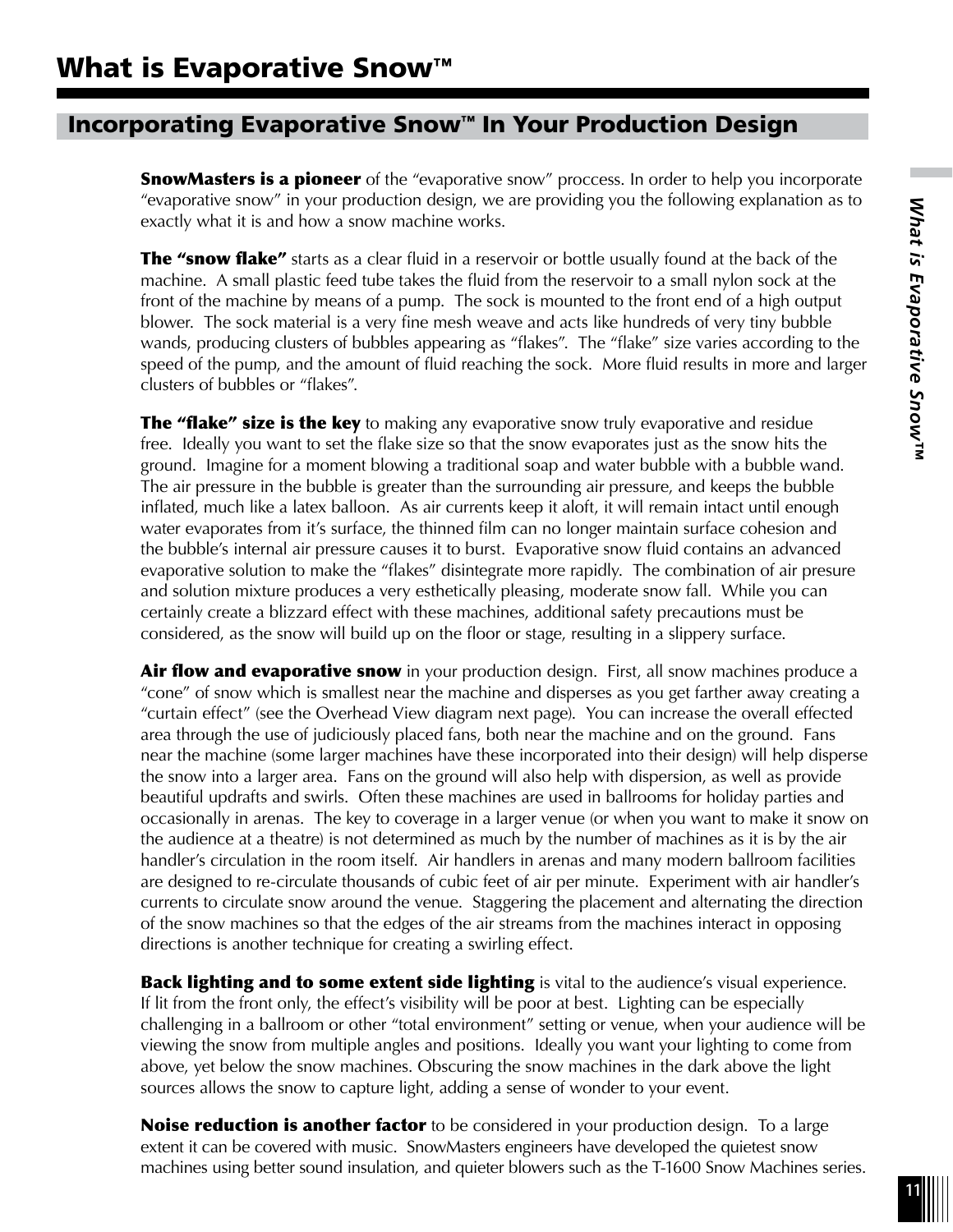# What is Evaporative Snow<sup>™</sup>

#### Fan Control



#### Independent Fan Control for T-1500 Mini Snow Zone

There is a variable control knob on the back of the unit. The fan on the unit is on, off or at variable speed up to 3000 CFM (cubic feet per minute). This controls the width of throw and the depth of the snowfall. Machines come preset at variable speed of 100%. To reduce the speed of the fan or turn off the fan, turn the knob counterclockwise to desired effect. This will reduce the width and depth of snow output.

> **OVERHEAD VIEW The T-1500 Mini**

# Distance of Throw and Coverage of Snowfall for The T-1500 Mini



Below Diagram is of the distance of throw of the T-1500 Mini Snow Machine. (The T-1500 Mini distance of throw Chart is measured in a room, with no obstruction of airflow or conflicting air streams).